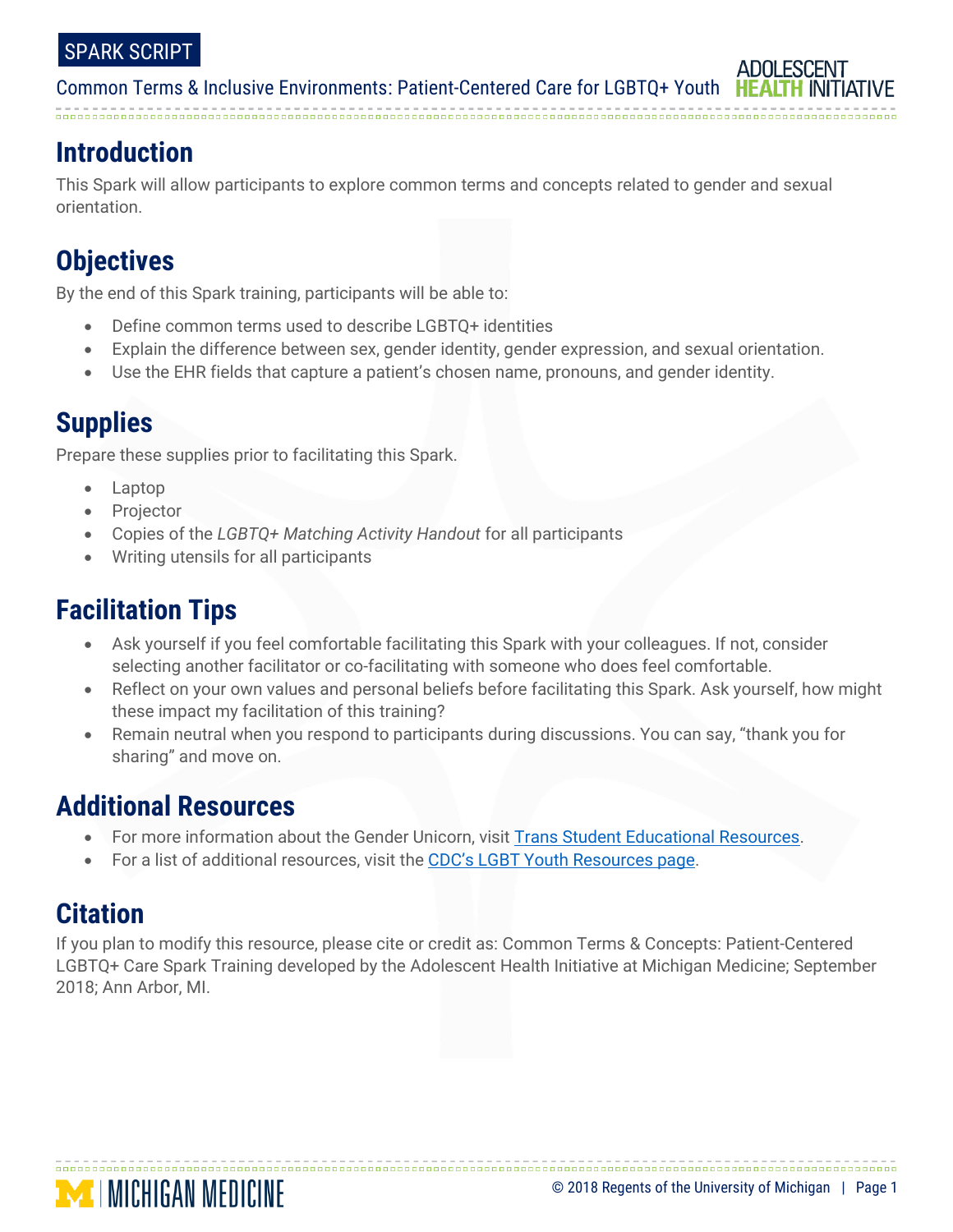### SPARK SCRIPT

Common Terms & Inclusive Environments: Patient-Centered Care for LGBTQ+ Youth HE



### $\Box$  1 – TITLE SLIDE

#### **Introduce yourself/yourselves.**

Today we are going to do a 15-minute mini-training, also called a Spark. In this Spark we'll review common terms and concepts about gender identity and sexual orientation, which can help us build understanding as we create a welcoming space for all of our patients.

# **2 - LGBTQ+ SPARK SERIES**

Today's Spark is part of a four-part series on providing patient-centered care for LGBTQ+ youth. Sparks are short, and they don't cover all of the information about a topic. These four Sparks are the tip of the iceberg, and they're meant to "spark" thinking and discussion. We can all commit to learning more on our own outside of today and recognize that learning is a lifelong process.

Also, it's helpful to remember that each of us has a gender identity and a sexual orientation. The topics we are discussing may have personal relevance to the people sitting in this room. When we discuss these issues, let's do our best to be respectful.

# $-3 -$  LGBTO+ 101

A first step in providing patient-centered care to LGBTQ+ youth is to become familiar with the most common terms. To start, "LGBTQ+" is an acronym that stands for lesbian, gay, bisexual, transgender, queer, or questioning. The plus sign indicates that there are lots of other identities not listed here, such as intersex, asexual, non-binary, and many more. We will learn more about some of these terms in a moment.

# $\Box$  4 – LGBTQ+ YOUTH

**MINICHIGAN MEDICINE** 

The patients that we work with  $-$  and all of us in this room  $-$  hold multiple identities including race, religion, and nation of origin. Many people experience discrimination based on one or more of their identities. For example, age is an identity, and adolescents are sometimes treated as "less than" by adults. LGBTQ+ youth may also experience discrimination based on who they're attracted to, what their gender identity is, or how their gender is perceived by others. These youth may be bullied in school or experience family rejection, and they may have increased mental and physical health risks as a result of stigma and discrimination. It's also important to note that LGBTQ+ youth can be resilient and thrive – especially when they're supported by the adults in their lives.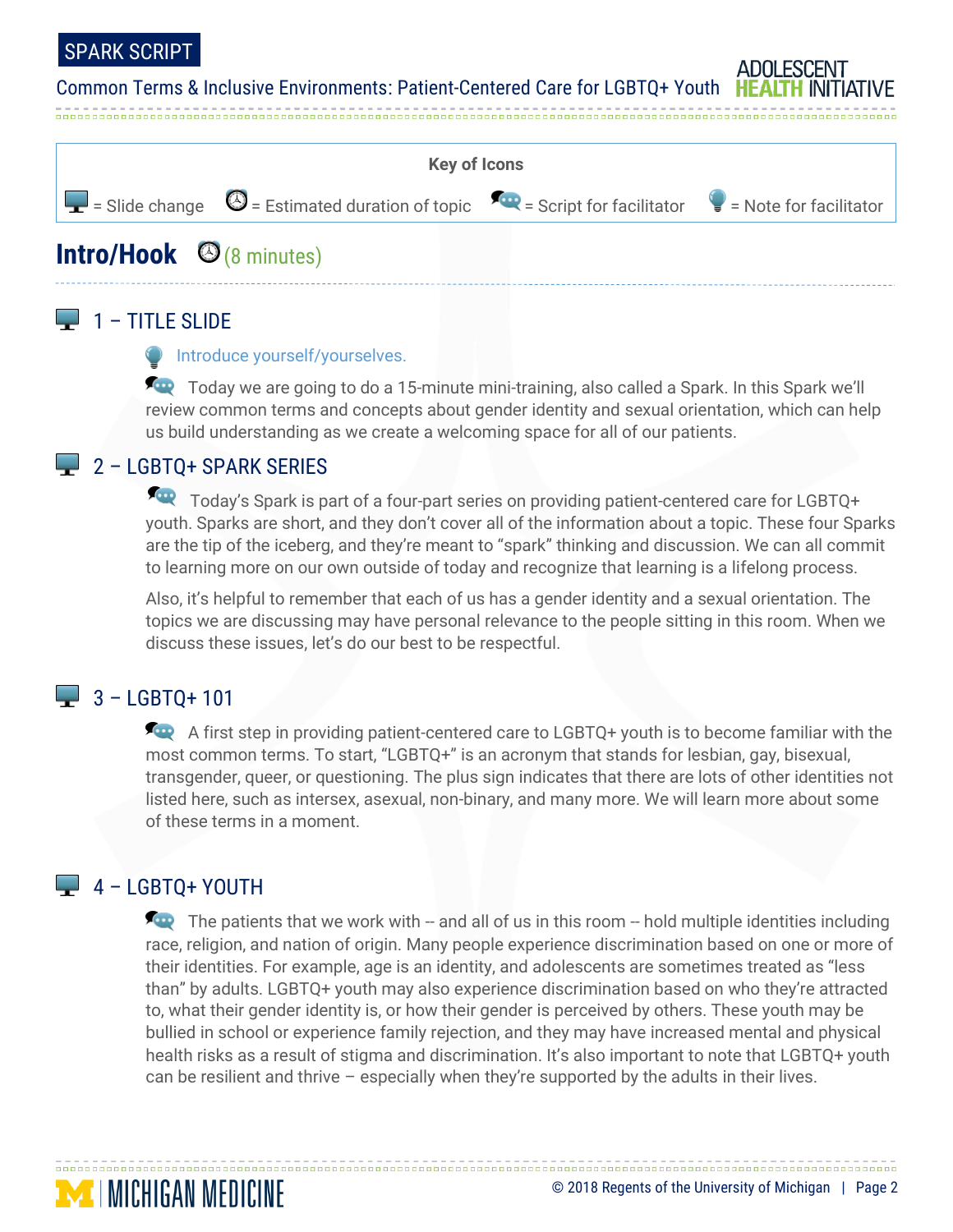

**Let's review some common terms we may encounter.** 

Pass out matching activity handout.

The first page of the handout has terms and definitions related to gender and sex assigned at birth. The second page of the handout has terms and definitions related to sexual orientation. Take the next few minutes to match the terms on each page to their definitions on that page. We recognize that everyone is in a different place in their knowledge of these terms, so please keep an open mindset and be respectful of those who may know more or less than you.

Wait until most people are done before advancing the slide.

# $\Box$  6 – MATCHING ACTIVITY ANSWER KEY

Here is the answer key. Take a minute to note which definitions you got right and to correct the definitions you weren't sure about, since we'll be referencing it later.

Allow a minute to pass.

**Let's take a moment to reflect on these. When you look at this list of terms, are there any that** are easier or more comfortable for you to use than others? Why might that be?

Pause for a moment. You many choose to say, "Think to yourself about your response" or if you have time and there is trust within your group, feel free to have people share aloud.

Before we move on, it's important to note that this list of terms is not comprehensive and that patients may define and/or use these terms differently. Language around these identities can change quickly and be different across cultures. Ultimately, it is impossible to know everything, but we can do our part to know the basics and ask our patients what terms they use when it's appropriate.

# **Key Concepts** (3 minutes)

# $\Box$  7 – MAX

Now let's walk through a young person's identities to understand the terms and concepts better. This is Max. Max uses the pronouns he/him/his and identifies as a transgender boy who is bisexual. His sex assigned at birth is female, which means that when he was born, the provider said, "it's a girl" based on external genitalia.

# 8 - GENDERBREAD PERSON

**MINICHIGAN MEDICINE** 

We're going to use the Genderbread Person as a model to help us understand Max's identities. There are a number of other models that represent these concepts. To see them illustrated in a more complex and thorough way, we recommend also checking out the Gender Unicorn, by Trans Student Educational Resources.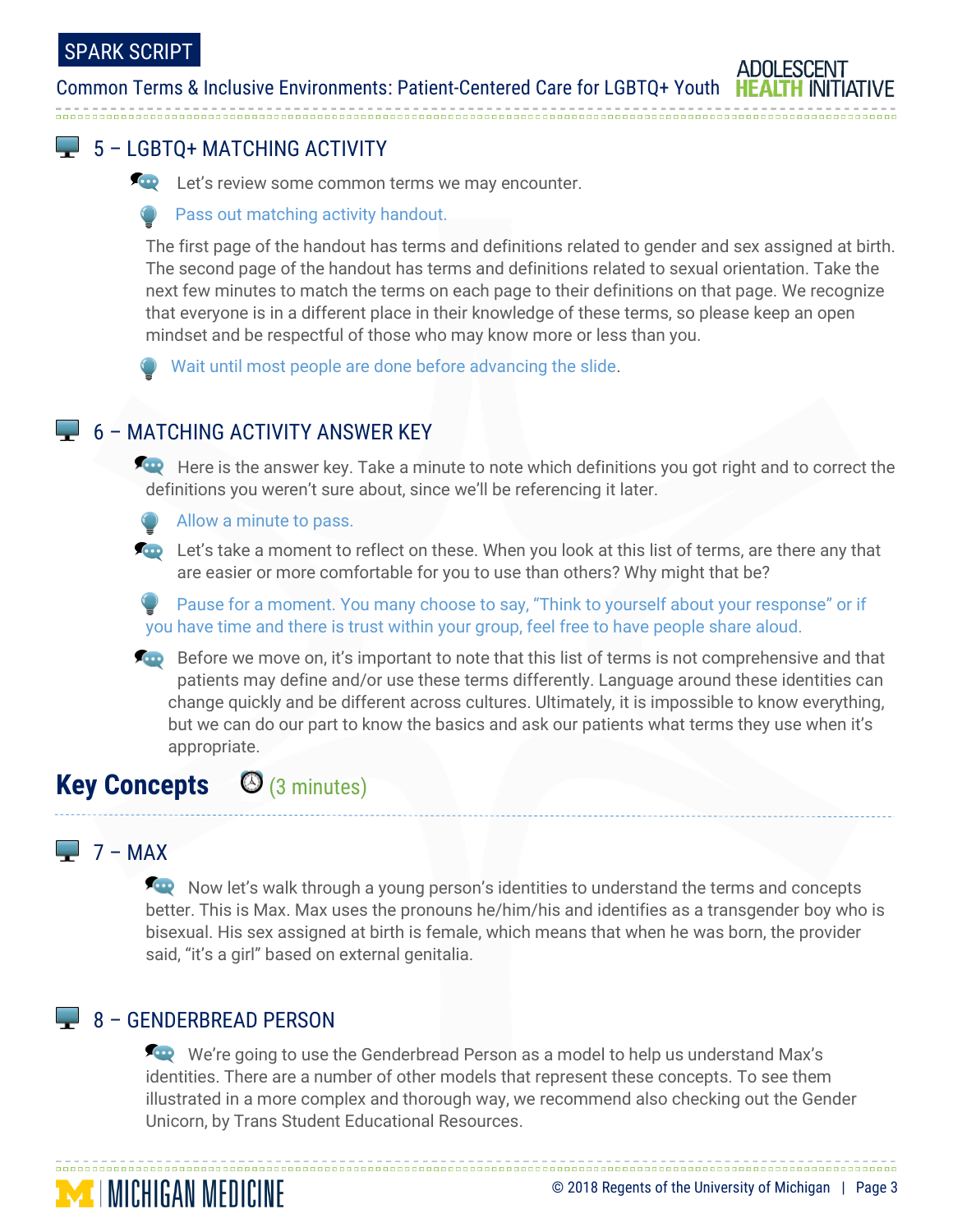# SPARK SCRIPT

#### Common Terms & Inclusive Environments: Patient-Centered Care for LGBTQ+ Youth HEA

# **9 – GENDERBREAD PERSON**

We'll start by looking at gender identity, which is represented by the brain at the top of the drawing. Remember, this is our internal sense or feeling of our own gender.

# **Application** (4 minutes)

## **10 – GENDERBREAD PERSON**

Now let's look at sex assigned at birth. We know that the word "sex" has multiple meanings, but in this case, it refers to the way babies are classified when they're born. Sometimes this is referred to as biological sex, but the most current term is sex assigned at birth. Let's look at how this relates to gender identity.

#### 11 – GENDER **Contract**

You'll remember from the matching activity that cisgender people are those whose gender identity is the *same* as the sex they were assigned at birth, and transgender people are those whose identity differs from their sex assigned at birth.

Sometimes cisgender individuals say that they're not consciously aware of their gender identity because it has always fit with how society addresses them. However, everyone has a gender identity. Transgender individuals may be more aware of their gender identity because it does not always align with how society addresses them.

### $\Box$  12 – GENDER AND SEX

So, we know that Max identifies as a boy and that he was assigned female at birth. He's transgender.

### $\Box$  13 – GENDER EXPRESSION

Now let's consider the term "expression." Think about the ways that people might present their gender. [Pause for a moment.] In Max's case, he expresses his gender in a traditionally masculine way, including his clothes and haircut.

### **14 – ATTRACTIONALITY AND SEXUAL ORIENTATION**

We saw in the definition of "attractionality" that there are various ways people can be attracted to others. "Sexual orientation" is the most common phrase to describe which genders people are attracted to.

# $\Box$  15 – CONCEPT: THE DIFFERENCE

**MINICHIGAN MEDICINE** 

A helpful concept to remember is that gender identity and sexual orientation are not the same. A person's sense of their gender is not related to who they are attracted to.